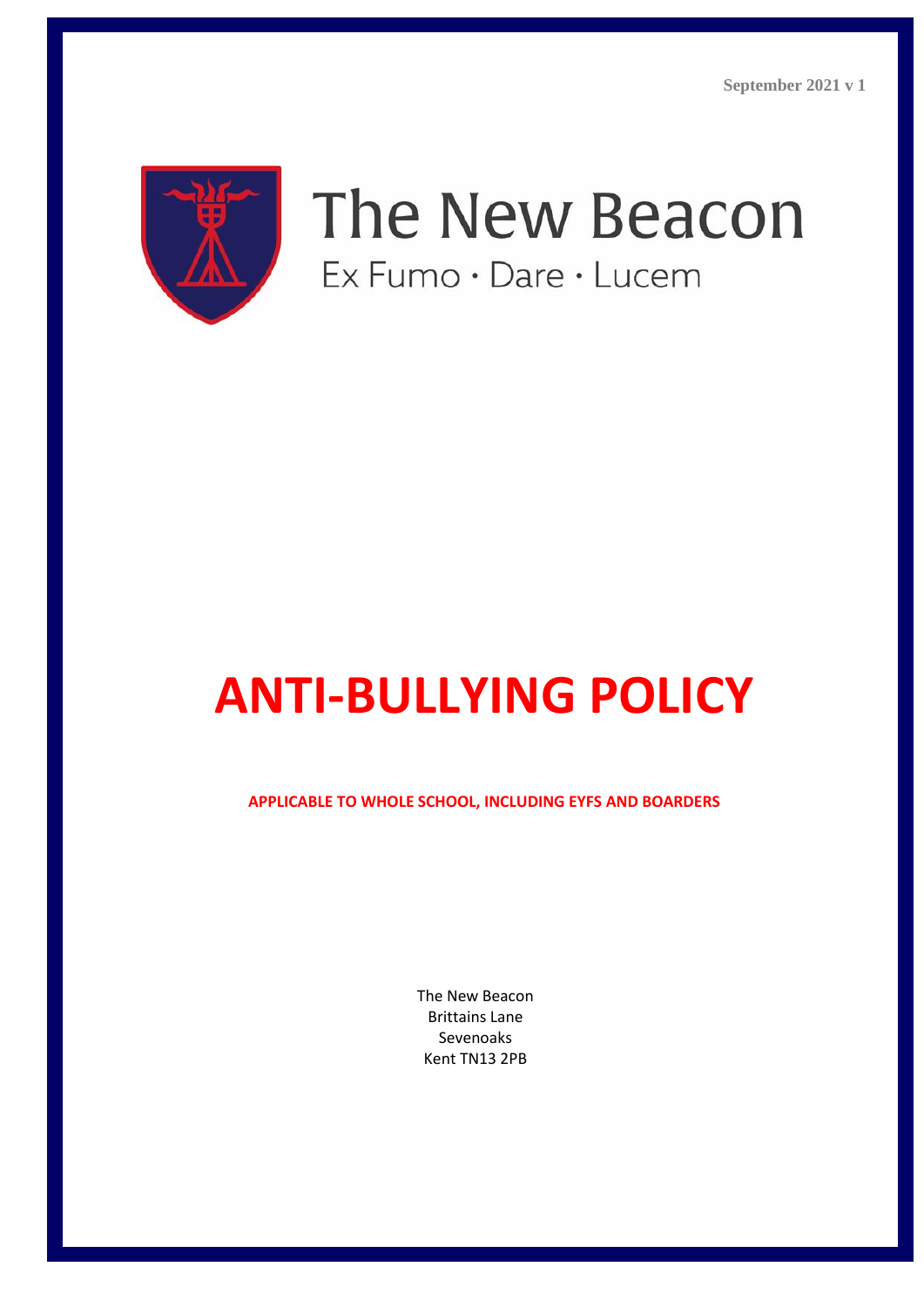

### **Introduction**

All who work at New Beacon are committed to providing a caring, friendly and safe environment for all of our pupils so they can learn in a relaxed and secure atmosphere. We want all our pupils to feel safe in every corner of the school.

#### **Our ethos**

Behaviour at New Beacon is usually excellent, and bullying is rare. The school encourages respect, kindness and acceptance. There is a culture of good behaviour where pupils treat each other and the staff with respect because they know that this is the right way to behave. A clear understanding of how our actions affect others permeates the whole school environment, and this is reinforced by staff and older pupils, who set a good example to the rest.

#### **Prevention**

At New Beacon we try to prevent bullying by:

- having a clear 'Code of Conduct' for all pupils and staff
- having and adhering to a clear, working Anti-Bullying Policy
- having close links between staff, pupils and parents
- holding daily communication between staff
- having a good form tutor system
- being vigilant at break times
- discussing bullying in CPSHE /RSHE
- addressing bullying issues in form time / lessons / assemblies

### **What Is Bullying?**

Bullying is when a pupil persistently acts in such a way that another boy's happiness is directly affected.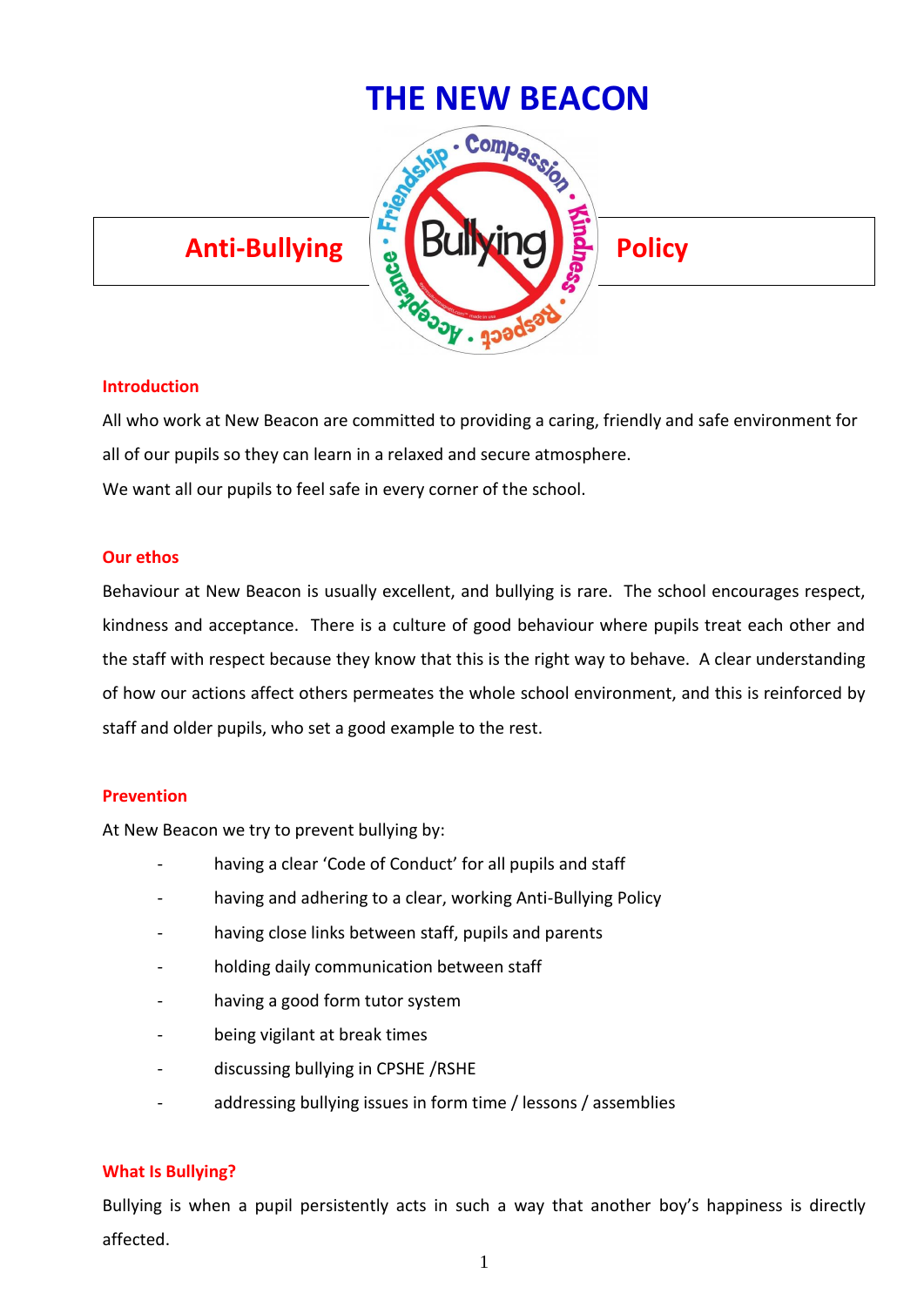Bullying is hurtful behaviour by an individual or group, repeated over a period of time.

# **Bullying can be:**

| Verbal        | Name calling, offensive or discriminatory comments about looks /      |
|---------------|-----------------------------------------------------------------------|
|               | colour / shape / nationality / religion / culture / family / skills / |
|               | intelligence / special needs / disability / gender / homophobia ,     |
|               | teasing, sarcasm, spreading rumours, mocking, imitating               |
| Physical      | Hitting, pushing, pinching, kicking, punching, any physical contact   |
|               | which causes discomfort or distress, gestures                         |
| Indirect      | Exclusion, subject to malicious rumours or gossip, hiding or taking   |
|               | belongings, being unfriendly                                          |
| Sexual        | Unwanted physical contact, sexually abusive comments, focusing on     |
|               | the issue of sexuality                                                |
| Cyber         | Threats / unpleasant comments via text messages, e-mail, chat         |
|               | rooms, websites, social media (e.g. Snapchat, Instagram) Posting      |
|               | photos or video clips against wishes                                  |
| Emotional /   | Deliberately trying to scare or humiliate, isolating, ignoring        |
| psychological |                                                                       |
| Other         | Related to disabilities or special educational needs                  |

# **The effects of bullying**

Bullying is serious.

Bullying hurts. No one deserves to be a victim of bullying.

Everybody has the right to be treated with respect.

Bullying can result in pain, distress, lack of confidence, low self-esteem, depression, anxiety, psychological damage, and self-harm.

Bullying is not a specific criminal offence, but there are criminal laws which apply to harassment and threatening behaviour.

If bullying is not tackled, it can have a devastating effect on individuals, and can have a lasting effect, even into adult life.

# **Bullies come in all shapes and sizes**

Bullies are not always obvious.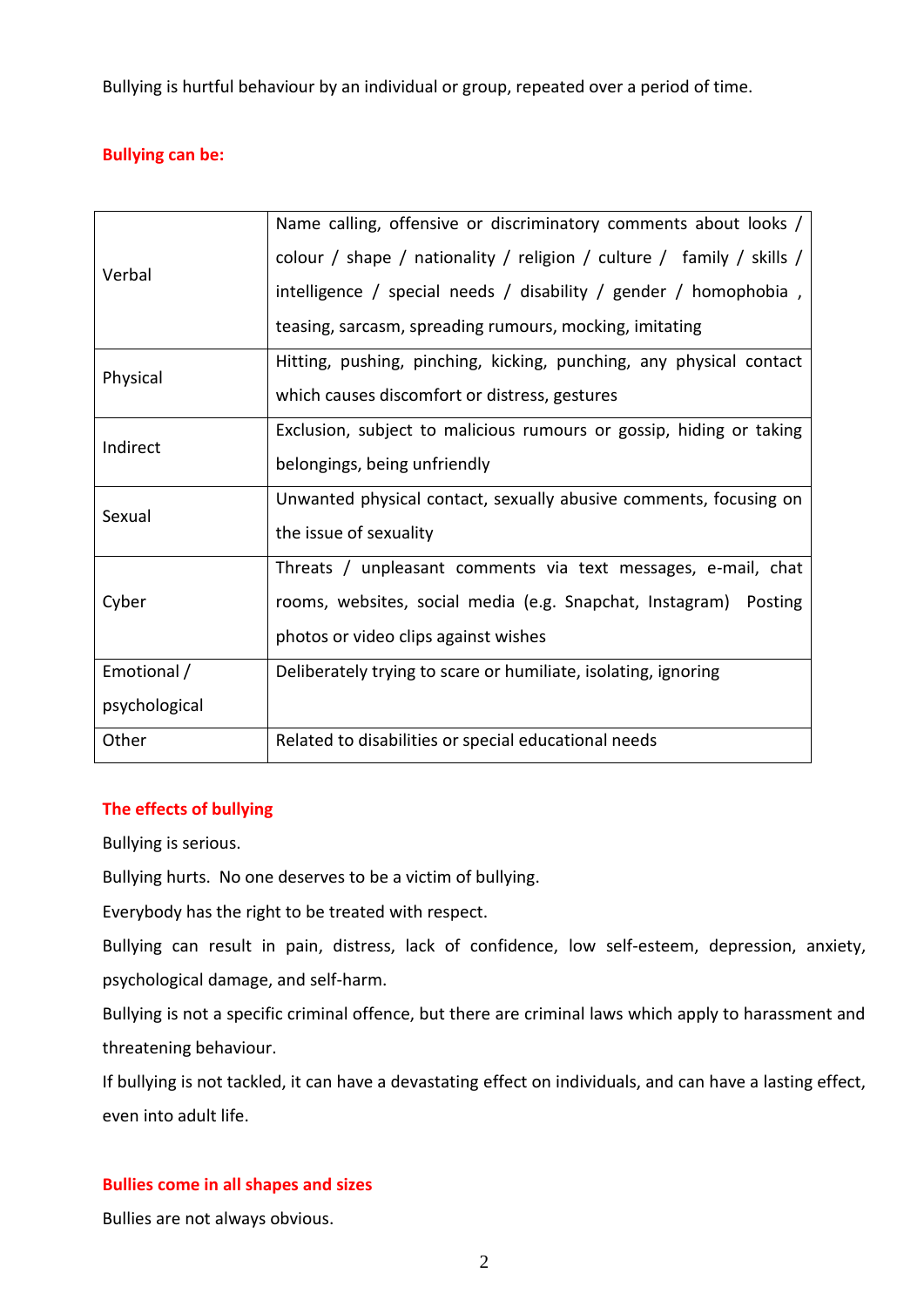They can be any age, any size.

Sometimes they seem to be popular.

Sometimes they act alone, and sometimes in groups.

Sometimes they get someone else to do the bullying for them.

# **Response to Bullying**

Bullying of any kind is unacceptable at our school.

If bullying does occur, pupils should feel they can tell someone, and know that incidents will be dealt with promptly and effectively.

Anyone who knows that bullying is happening is expected to tell someone who could help.

Pupils who are bullying need to learn different ways of behaving.

Everyone at New Beacon has a responsibility to respond promptly and effectively to issues of bullying.

Whether a pupil is being bullied, or knows that someone else is being bullied, he has a duty to report

it. Remember, boys: Your silence is the bully's greatest weapon!

# **Advice for pupils:**

If you are being bullied in school, outside school, or online … tell someone straight away.

### **Who can you tell?**

- a) Either report it to a member of staff, for example:
	- your Form Teacher
	- Head of Junior / Middle / Senior School
	- **Matron**
	- the Headmaster
	- any teacher
	- Independent Listener (boarders)
- b) OR, tell someone else, and ask *them* to report it for you, for example:
	- Senior or Prefect or Head Boy
	- a friend
	- your parents
		- gap staff.

This could be done directly in person, or in writing, or by e-mail, or by telephone.

c) or, you could write it down and post it in the Worry Box / Private Eye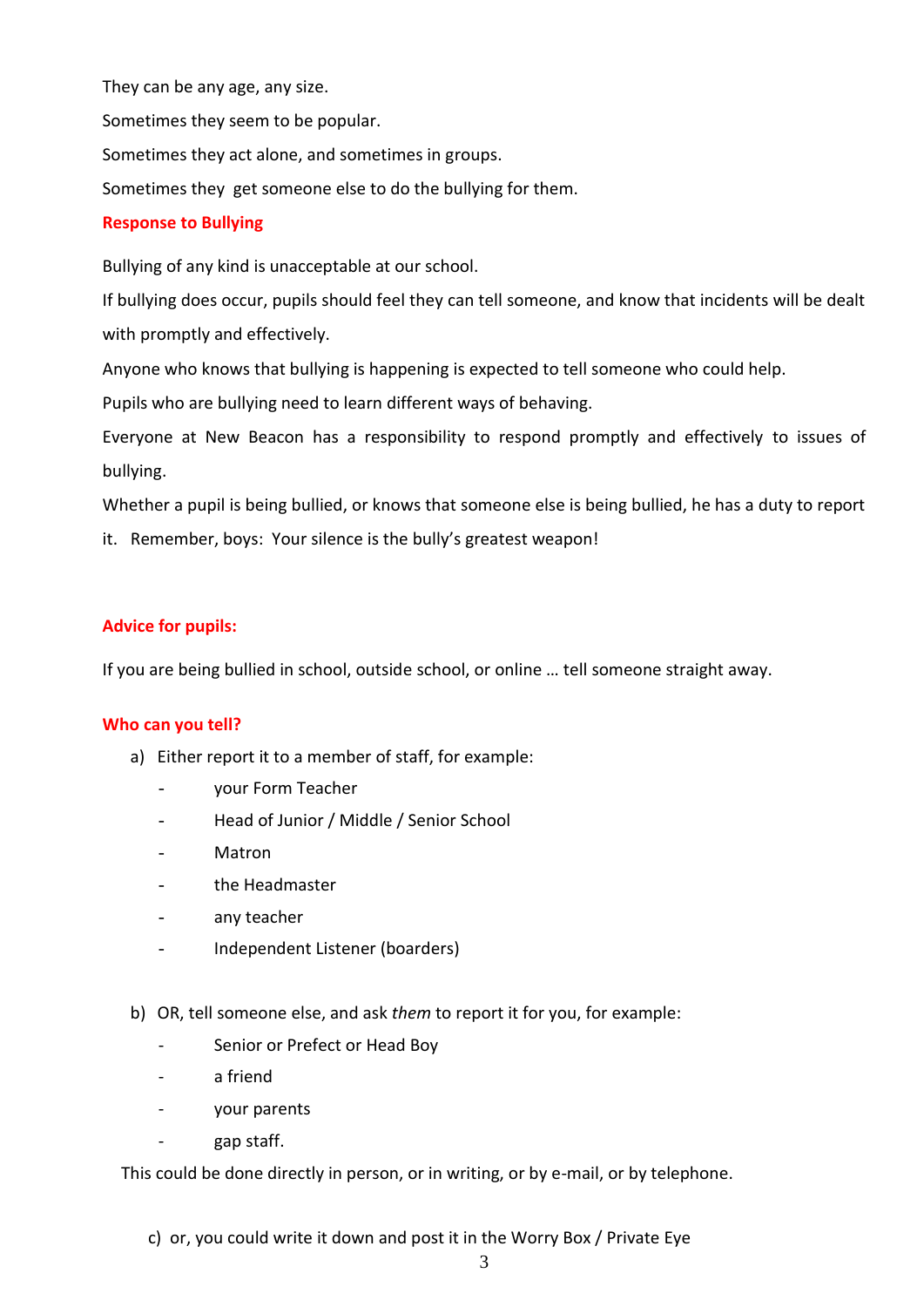Tell yourself you do not deserve to be bullied, and that it is WRONG! Be proud of who you are. It is good to be individual. Try not to show that you are upset. A bully thrives on someone's fear.

Stay with a group of friends. There is safety in numbers. Be assertive – shout 'NO!' Walk away confidently. Retaliating can make things worse.

#### **What will happen next?**

New Beacon has a zero tolerance attitude to bullying, and bullies will be punished.

Any reports of bullying will be taken very seriously.

The person you have told will inform the most appropriate adult, usually the head of your year group.

The head of your year group will take the matter very seriously, and will deal with sensitively and fairly.

He / she will want to talk to you to find out what has been happening.

He / she will help to stop the bullying quickly.

Incidents are recorded.

If the incident is serious, parents may be informed, and a meeting arranged to discuss the problem.

The bully (bullies) may be asked to make a sincere apology. If appropriate, the pupils may be reconciled.

The bully (bullies) may be withdrawn from break times.

They may be put on Daily Report, or given a Minus, and/or a Headmaster's Detention.

After the incident(s) have been investigated and dealt with, each case will be monitored to ensure bullying does not reoccur.

Repetition of an offence will be treated very seriously and may lead to suspension or exclusion. (Refer to Code of Conduct, Sanctions and Rewards Policy)

#### **Support for the person who has been bullied**

1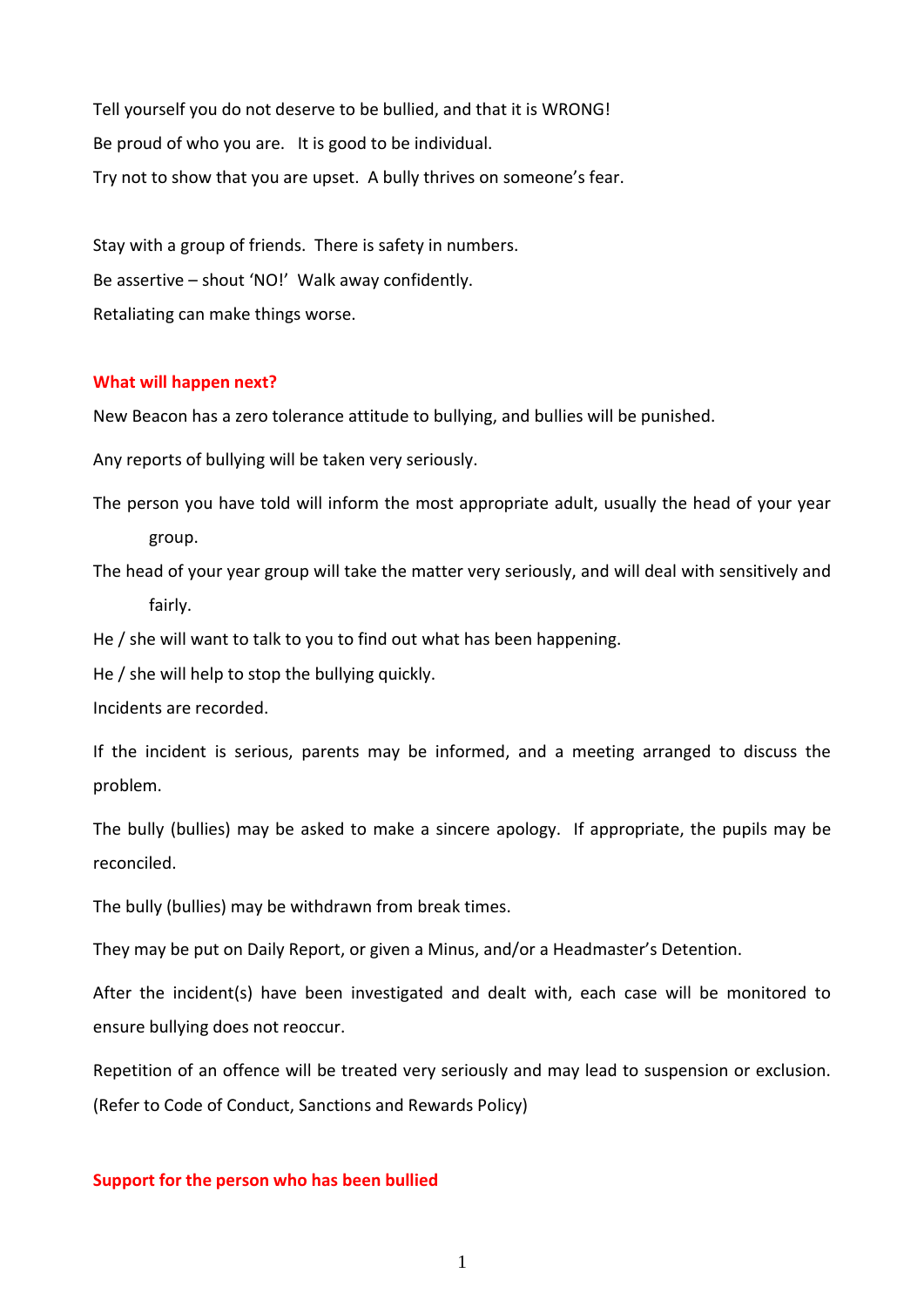The victim will have the opportunity to talk with any adult he feels comfortable with, to talk about his feelings and about what happened.

The adult will impress upon the victim that it is not his fault that he was bullied.

The form teacher will ensure that the victim has support from his friends, and that he is not alone at break times.

All teachers will be aware of the bullying and will keep a close eye on the victim.

# **Support for the bully**

The reason for the bully's behaviour will be investigated.

Every effort will be made to help the bully change his behaviour.

The head of section and the form teacher will help the bully to understand why his behaviour was wrong, and to understand why the bullying must not happen again.

There will be opportunities in form time / CPSHE (RSHE) / assemblies for pupils to discuss relationships, feelings, and the effect bullying can have on individuals.

The bully will be monitored closely in the weeks following the bullying incident.

# **Advice for staff:**

- Keep in touch, read e-mails, attend meetings, keep an eye on pastoral notes
- Be alert to situations which could potentially lead to bullying
- Keep a careful eye on behaviour when boys are not directly supervised, e.g. break times, in the corridor, changing for games
- If a bullying incident arises, refer it to the relevant head of the section of the school. He / she will discuss the incident with you, and the subsequent course of action. If you deal with any bullying incident, you should do calmly, reassure and comfort the victim, never act aggressively towards the culprit, and avoid punishment until all sides of the story have been heard.
- Make a record of all incidents, and ensure other staff are aware. The records may enable patterns to be identified.
- Do not allow mobiles in school (other than for pre-agreed exceptional circumstances)
- Monitor/restrict internet use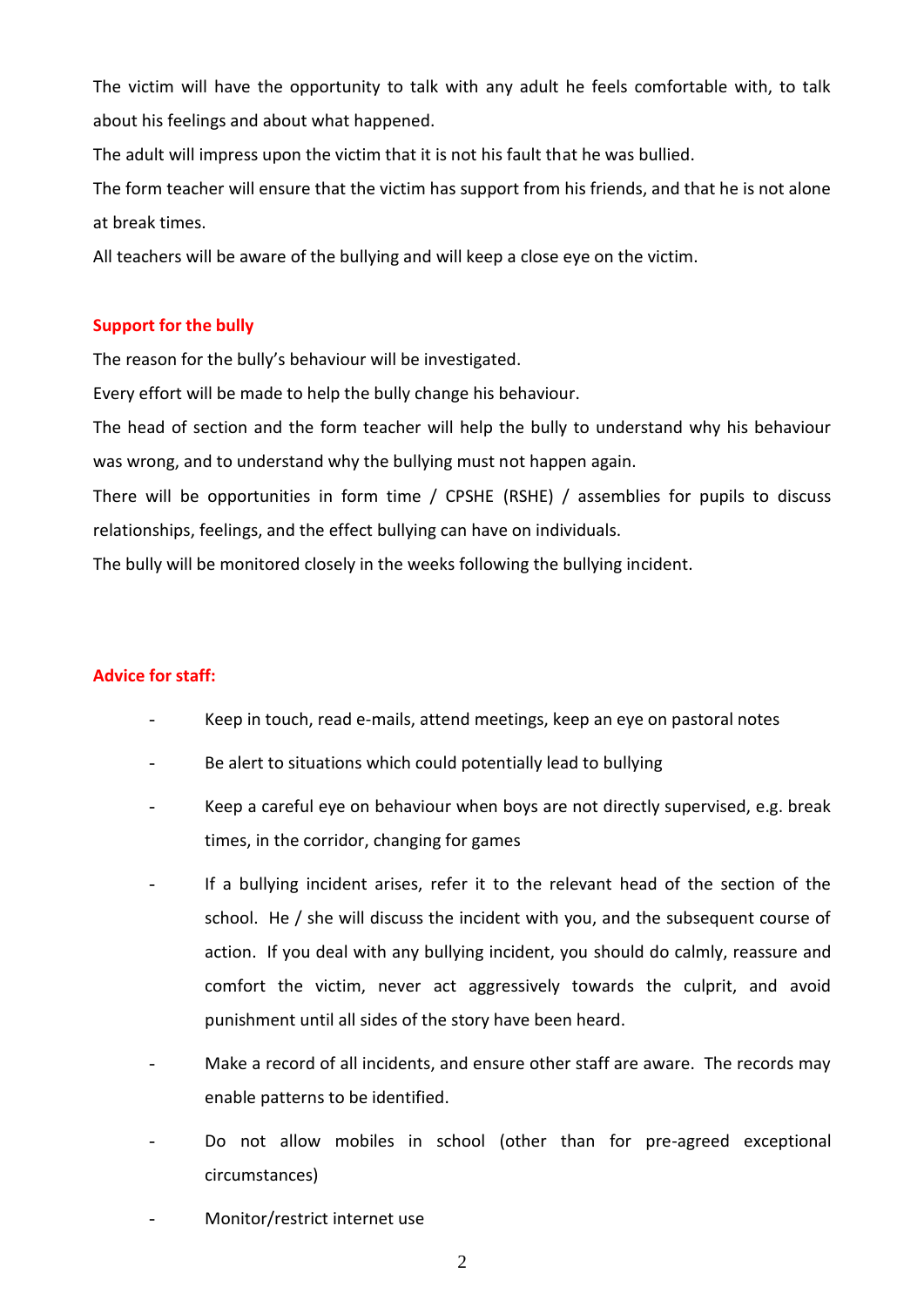- Re-read the Safeguarding policy annually, and attend any relevant training, e.g. Safeguarding training during INSET
- Indicators of vulnerable children may include lack of confidence, wariness, anxiety, aggression, extreme outbursts, withdrawal, isolation from peers, lack of appetite, clinginess, wanting to go to matron, deterioration in academic work, belongings getting 'lost' or damaged.
- A bullying incident may be treated as a child protection incident where there is reasonable cause to suspect that a child is suffering, or likely to suffer, significant harm. In these situations the DSL should be informed at the earliest possible opportunity. Any serious or criminal allegation will be referred to Local Agencies and the Police.
- Bullying is not a criminal offence, but some types of harassing or threatening behaviour/communications could be a criminal offence. If staff feel that an offence may have been committed, they should seek assistance from the Police.
- Any person who sends an electronic communication which conveys a message which is indecent of grossly offensive, a threat, or information which is false and known or believed to be false by the sender, is guilty of an offence if their purpose in sending it was to cause distress or anxiety to the recipient.

### **Bullying which occurs off-site**

- School staff are allowed to discipline pupils for misbehaving outside school, if it is deemed that it would be reasonable for the school to regulate pupils' behaviour in those circumstances.
- Where bullying outside school is reported to school staff, it should be investigated and acted upon.
- Sanctions can only be imposed and implemented on school premises.

### **Record Keeping**

- All bullying incidents must be reported and recorded in full, and kept by the head of section. The incidents are updated if applicable.
- Detailed notes are made of pupils' accounts, using the words of the pupil.